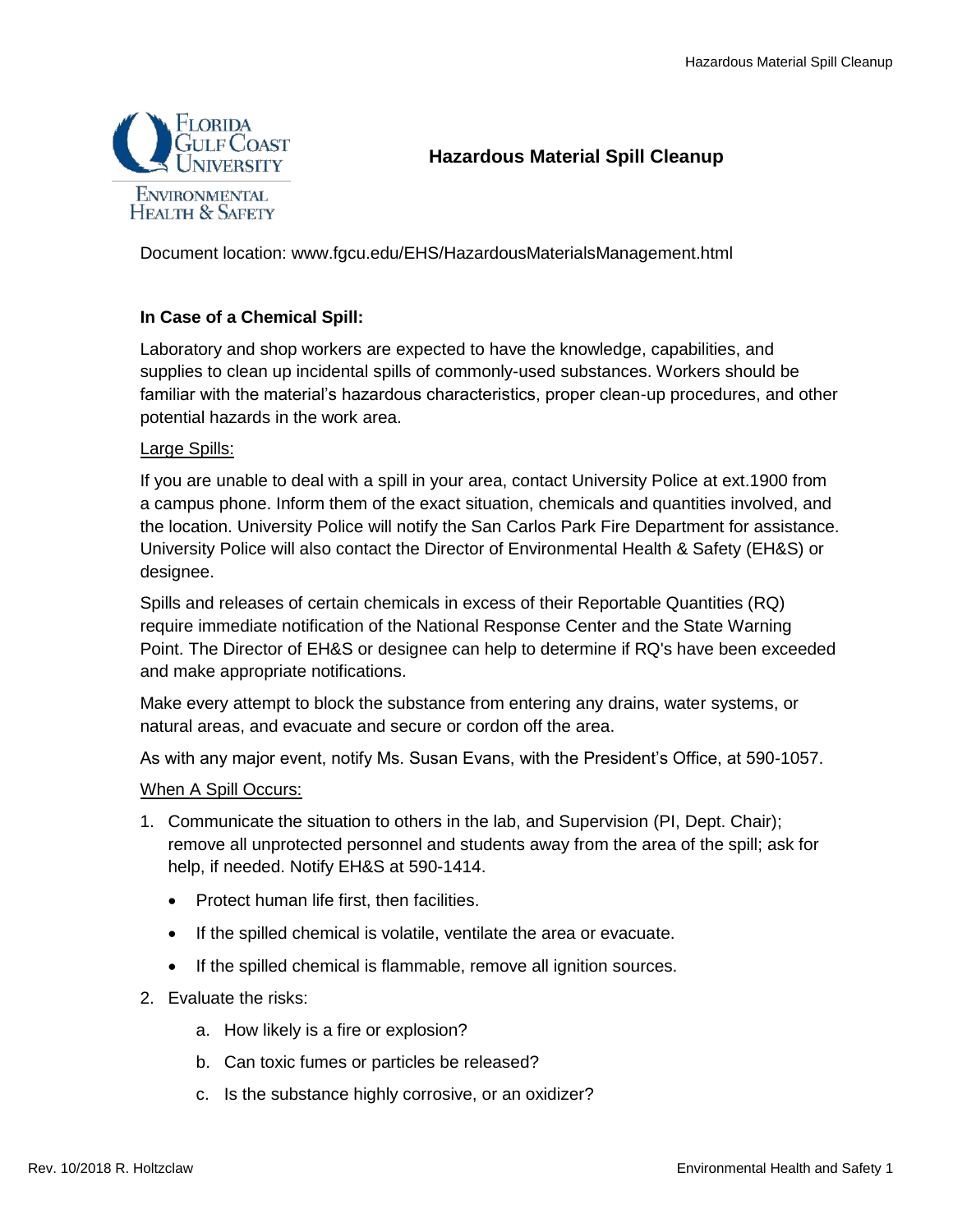- d. Can the substance cause damage to the building, equipment, or to the environment if it goes down a drain?
- 3. Evaluate quantities:
	- a. Do you have the materials and protective equipment readily at hand to clean-up the amount of material spilled?
	- b. Do you have the knowledge and training? A prompt response can minimize potential hazards, or if handled incorrectly, create new ones.
	- c. Don protective equipment: lab coat, gloves, and especially eye protection.
	- d. If vapors or dusts are present close the door and turn on the hood. Temporarily vacate the area if possible, and resume clean-up later.
	- e. Most acids or bases can be neutralized in place, then mopped or rinsed to drain. Neutralize acids with sodium carbonate or bicarbonate. Neutralize bases with citric or ascorbic acid. Confirm neutralization is complete with pH paper before rinsing.
	- f. Contain the spill surround it with sand, vermiculite, cat litter, or spill pillows. Use paper towels as a last resort.
	- g. Absorb the liquid add more vermiculite or other absorbent.
	- h. Collect the material by scooping or sweeping into a bucket or other container that can be sealed. Label properly and call EH&S for collection of all hazardous wastes.
	- i. Ventilate the area as needed.
	- j. Decontaminate the area: common cleaning products should be adequate.

### **In Case of a Biological Spill:**

All departments that work with blood or other potentially infectious materials must have an appropriate spill kit or materials available at all times. The spill kit contents should include disinfectant such as 10% bleach, PPE, dust pan and forceps for picking up contaminated sharps, paper towels and biohazard bags.

Employees should adhere to the following procedures when dealing with spills of potentially infectious materials.

- Isolate the area and warn others nearby.
- Notify the supervisor.
- Do not attempt to clean a spill unless appropriately trained and equipped with an adequate spill kit.
- Put on proper PPE and remove glass or sharps with forceps or dust pan.
- Put paper towels on spill and apply disinfectant carefully to avoid splashes.
- Allow adequate contact time for disinfectant to be effective.